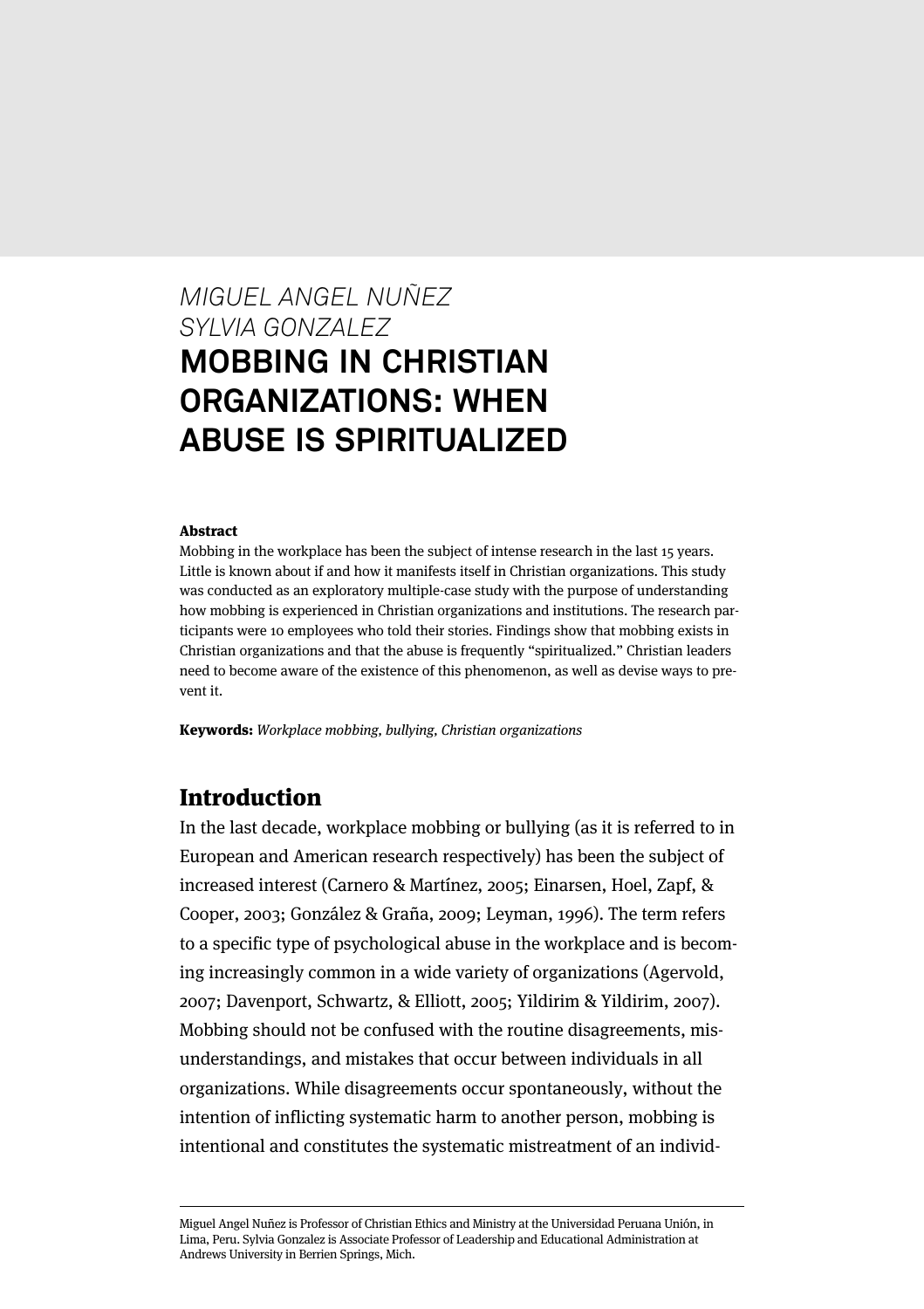ual, designed to cause him or her to resign (Agervold, 2007; Pastrana, 2002).

Mobbing can manifest itself in subtle forms, often difficult to detect, or in incidents as serious as homicide (Fleming & Harvey, 2002). It can be seen in situations of humiliation, intimidation, psychological torment, undue pressure, discrimination, exclusion, and manipulation (Ehrenreich, 1999). Even subtle forms of emotional harassment or abuse, which some people consider normal in the workplace, can constitute mobbing when they produce a negative effect on the employee's psychological health and ability to perform productively.

The Spanish researcher Piñuel (2001) has launched probably the most complete research project about mobbing in Spain with his "Cisneros" studies during the last 10 years. He provides the following definition of mobbing, which highlights many of its fundamental elements:

[Mobbing is] the continuous and deliberate verbal and behavioral mistreatment that workers receive from others, who deal with them with cruelty, with the purpose of causing their psychological annihilation or destruction, forcing them to leave the organization, through different procedures that are illegal, illicit, or devoid of a respectful and humane treatment which undermine the dignity of the worker.

The objective of mobbing is to intimidate, subject, reduce, suffocate, terrorize, and consume the victim, emotionally and intellectually, with the aim of eliminating the employee from the organization; or to satisfy the unquenchable need to fight, control, and destroy that the perpetrator usually presents, and who, benefitting from a particular organizational context ( i.e. reorganization, cost reduction, bureaucratization, rapid changes, etc.) manifests a series of psychopathic impulses and tendencies (p. 55, all Spanish authors have been translated from original text by Sylvia Gonzalez).

According to Piñuel's definition, to be properly defined as mobbing, the aggressor's behavior must be continual, rather than a single, isolated episode. The "intent to cause injury" is at the core of the serious implications and consequences of mobbing (Agervold, 2007). This psychological aggression may cause the employee to abandon employment or to become less efficient on the job. It destroys the employee's dignity, aiming at emotionally consuming him or her. Perhaps most significantly, mobbing allows the abuser to utilize the bureaucratic context of the organization in order to perpetrate the abuse. "Abuse of power" takes place when the abuser has the precise organizational conditions in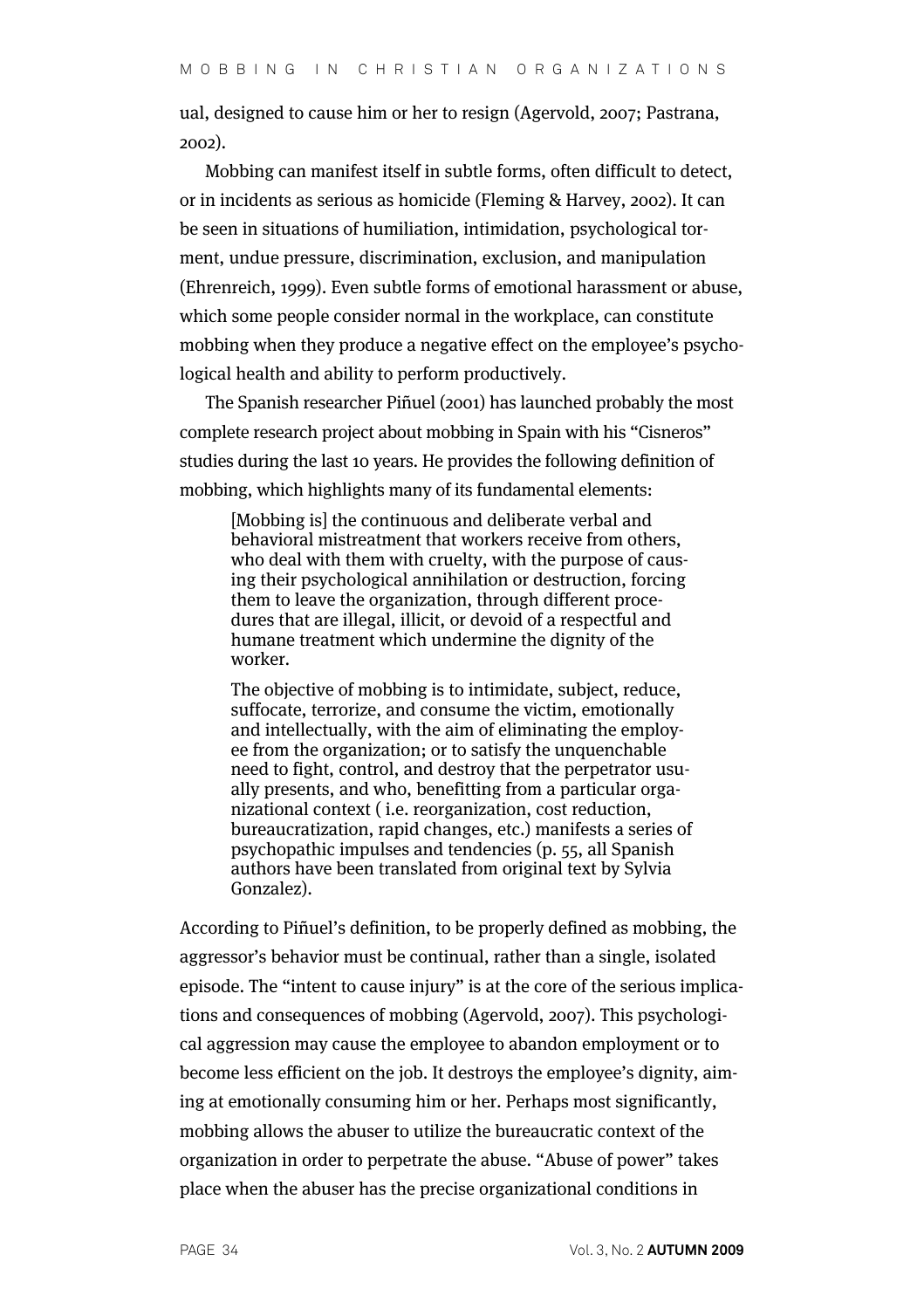which to operate (Hodson, Roscigno, & Lopez, 2006). Some Christian organizations offer just such conditions. They tend to be closed systems in which people work for those they trust, but who also have the all organizational power—administrators. Where there are no mechanisms for objective and independent checks, workplace abuse is more easily possible and rationalized without employees being able to find help when the system mistreats them.

Here are some concrete situations where the phenomenon of mobbing is either clearly manifested or occurs in a more subtle or hidden way that is still abusive behavior:

- Assigning objectives or projects with deadlines that are intentionally unreasonable or impossible to finish on time
- Taking away from the employee key areas of responsibility, and instead offering uninteresting or routine tasks, or worse, no tasks at all, with the purpose of provoking discouragement that will lead the abused employee to resign
- Ignoring or excluding the employee, talking only to a third person, as if he or she were not physically present at the meeting
- Retaining information crucial for the employee's job or manipulating it so that errors will be committed in his or her work performance, leading later on to accusations of negligence or professional mistakes
- Disseminating malicious or slanderous rumors that harm the employee's reputation, image, or professionalism
- Lessening or failing to value the effort put forth by the employee, denying that a job has been well performed or being reluctant to periodically and objectively evaluate the employee's performance
- Ignoring the employee's professional successes or maliciously attributing them to other people or other factors, such as luck, randomness, or a situation that is unrelated to the performance of the employee
- Constantly criticizing the employee's performance, ideas, propositions, solutions, etc., considering them ridiculous or useless
- Severely punishing any form of personal decision or initiative in the course of performing the job and reporting it as a serious lack of compliance to the hierarchy of the organization
- Ridiculing the employee's work, ideas, or the results obtained, in front of other employees
- Encouraging other employees to participate in the above-mentioned actions through persuasion, coercion, or abuse of power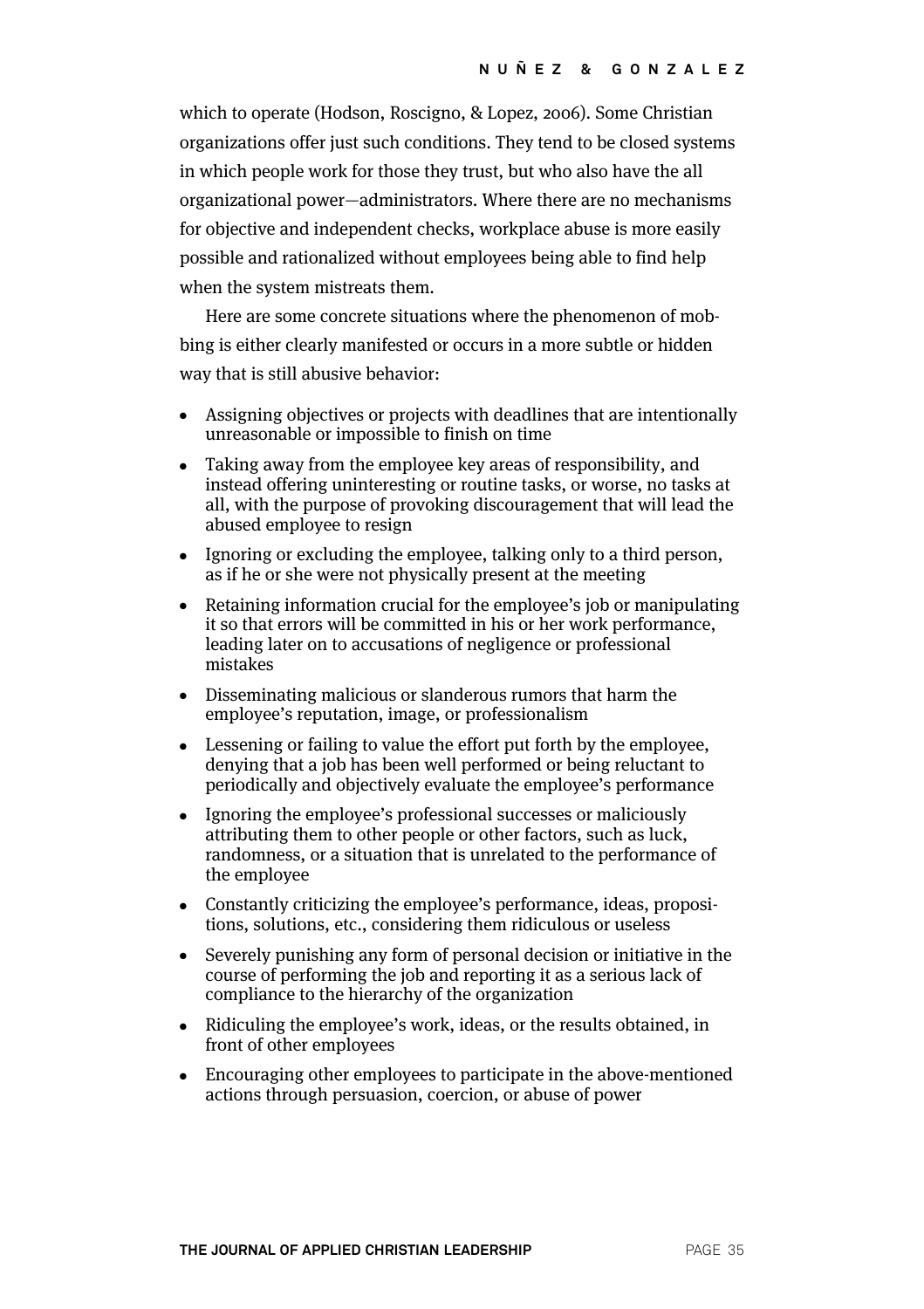• Invading the employee's privacy, by tapping into his or her mail, email, phone, documents, closets, drawers, etc., or in any other malicious manner obtaining key elements of the employee's work. (Piñuel, 2001)

Experts on the subject of mobbing show that any abusive behavior that is expressed in non-verbal cues, words, behavior, or attitudes which are systematically repeated, destroying the mental dignity of a person, and thus, jeopardizing employment or degrading the organizational climate, constitutes mobbing (Hirigoyen, 2001). Yildirim and Yildirim, (2007) who conducted a study of mobbing with 505 nurses in healthcare facilities in Turkey, posit that "psychological abuse has become more widespread because of legal regulations... against physical violence"( p. 1445). As governments and agencies tighten legal regulations to combat physical violence, more subtle forms of mobbing are occurring (Einarsen, 2000; Leymann, 1990).

While we know today what constitutes mobbing, researchers indicate that what is now needed is more qualitative studies that analyze the possible causes and consequences of workplace mobbing (Agervold, 2007). This is especially true for Christian organizations. At this time, the authors have been unable to find empirical studies of mobbing in Christian organizations. Thus, this article is an exploratory study into the ways in which mobbing is manifested in religious contexts, particularly in Christian organizations. It includes specific stories illustrating the ways in which abuse is present in these institutions.

## Mobbing in Religious Organizations

Mobbing is often dependent on situations of power. Employees are often powerless in situations where their paycheck is dependent on the superiors paying their salary. Power and its use are not a static phenomenon (Hodson, Roscigno, & Lopez, 2006). In organizations, power generally rotates among different people who, for various purposes, transition between leadership of different groups. Those with less power in an organization are more vulnerable and prone to live through situations of harassment and mobbing, because of their precarious situation (p. 385).

While one might think that churches and religious entities organized with the purpose of disseminating ethical values and principles based on the Bible would be exempt from mistreating employees, no human enterprise is free of workplace harassment—not even organizations that by definition and vocation should manifest more ethical behaviors.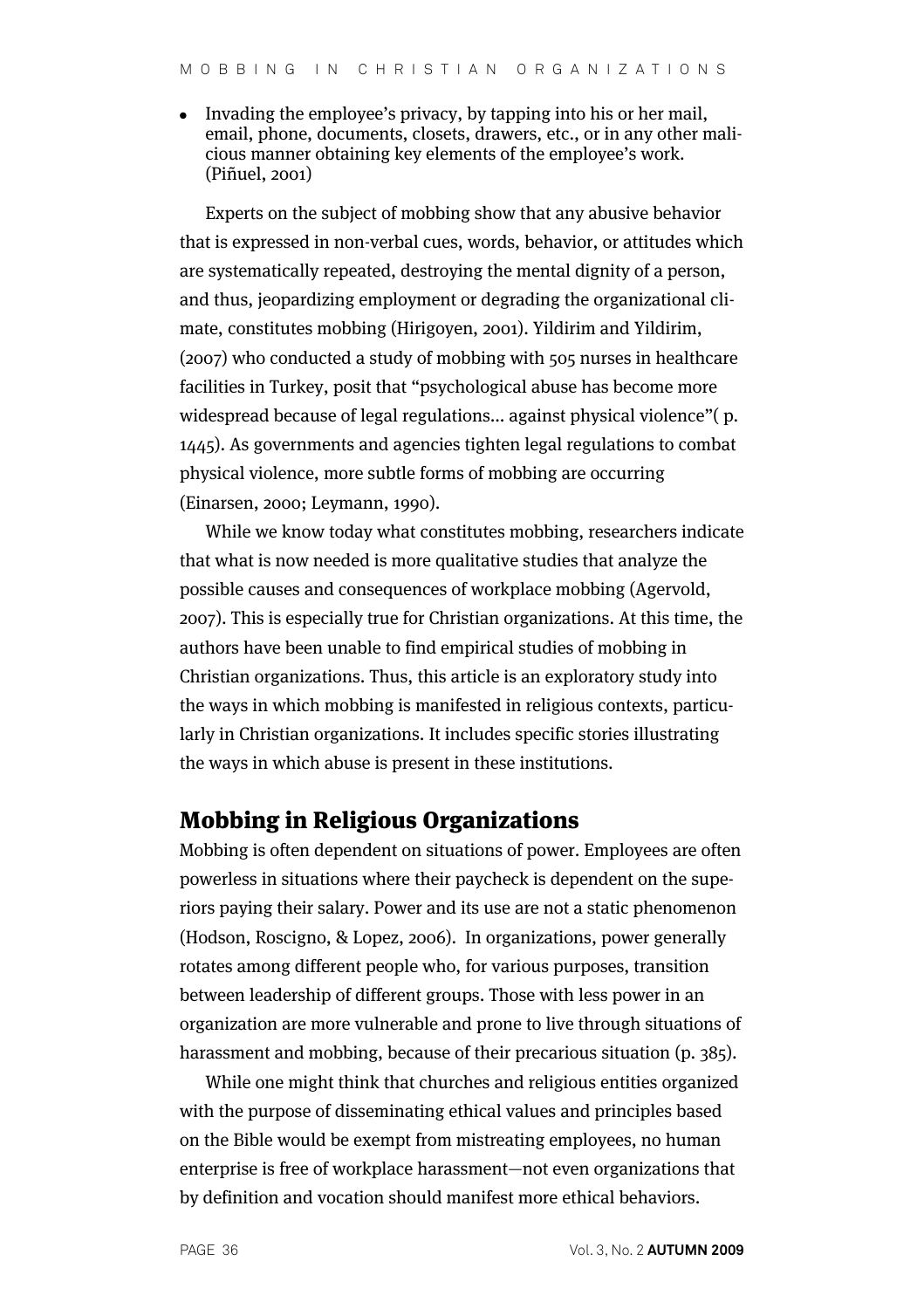Because of the values Christians are supposed to hold, mobbing in Christian denominations and organizations tends to come as a shock to employees and has the potential to create even greater devastation for the targeted individual.

Since employment is often entwined with spiritual values, employers have the added possibility to maliciously use spirituality as a tool with which to abuse targeted individuals. Employees may be made to feel that they must endure the abuse in order to be "good Christians" and may be reluctant to seek legal advice. The complex feelings Christian employees have toward their personal mission and their employers can create an ideal situation for mobbing to thrive. Spiritual reasons are given to justify mistreatment—and workers often suffer severe loss of self-esteem as a result of their failure to live up to unfair expectations created with the intentions of harm. At this point, the abuse can be said to be "spiritualized."

# Spiritualizing Mobbing

In a Christian workplace, mobbing may become "spiritualized" when illicit behaviors are rationalized by the superior objective of fulfilling the mission of the institution. As a result employees may face internal tensions producing psychological effects that are more pronounced than those suffered by employees in other kinds of organizations. The employing organization is further able to use the employee's faith as a tool for abuse, quoting Bible texts that encourage him or her to be compliant or submissive. The following are examples of the kind of mobbing that tends to take place in Christian organizations.

#### Biblical Concepts Used to Exclude

Often, abusers in Christian organizations will quote religious or biblical concepts—such as being "called" to a specific line of work—to convince the employee that he or she is not fit for a particular job. Implied, of course, is that the employer is the sole barometer used to measure the individual's talents and abilities and that the employee should defer to this superior judgment.

#### Typecasting an Individual to Restrict Growth

Individuals that manifest abusive behavior in Christian organizations may decide that a particular employee does not have the right profile for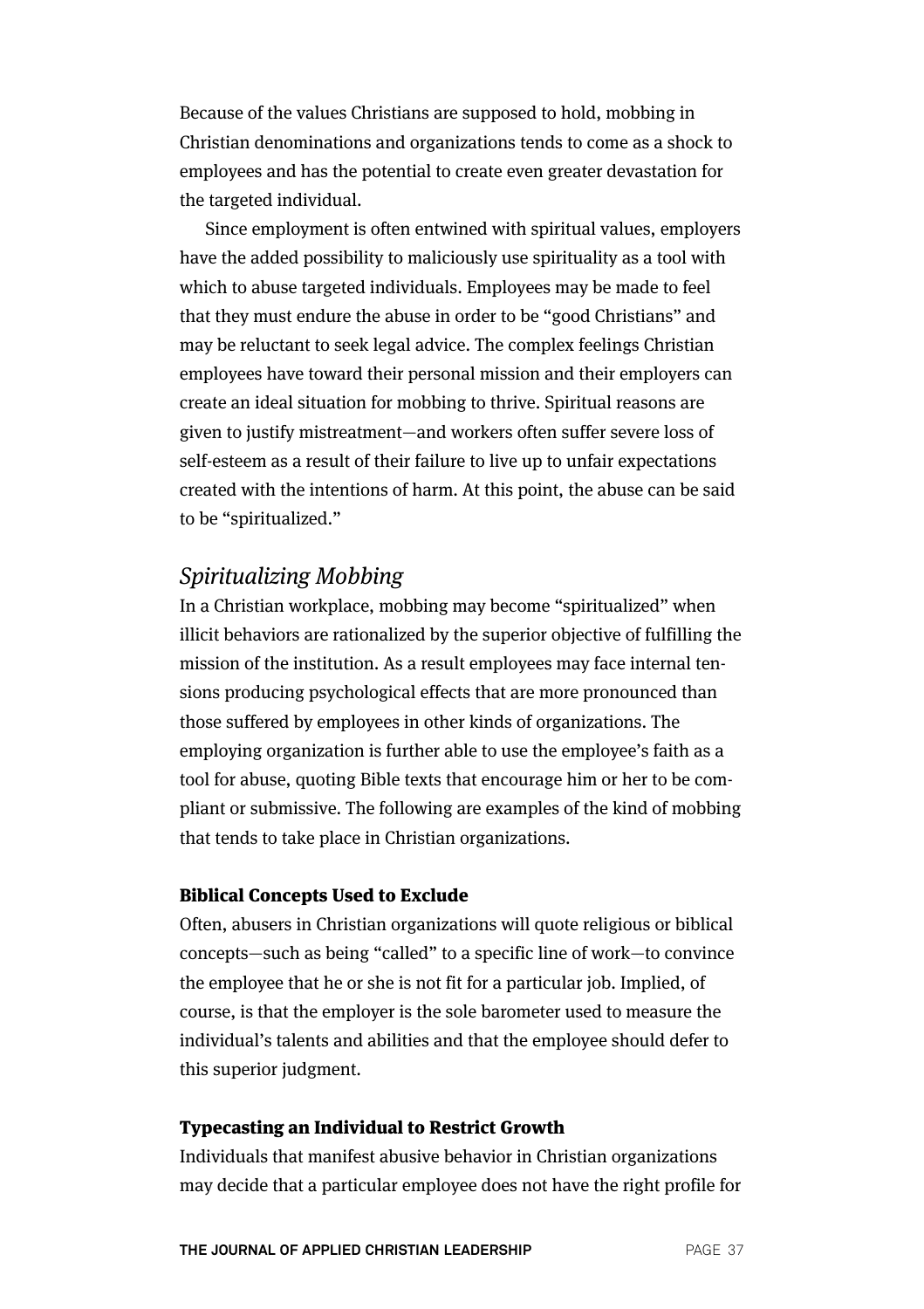a specific position, even though this has never been previously discussed as an issue. The individual's unsuitability is communicated clearly, loudly and consistently; however, no opportunity is given to make necessary changes.

#### Punishing Individuals

Abusive superiors may assign tasks that are outside the employee's capabilities, with the intent of discouraging or degrading them in their own eyes or in front of their peers. The sole purpose is to put pressure on the individual to resign. A pastor who is not "productive enough," for instance, might be sent to sell religious publications or to teach school, without having the skills or background for either task. It is common to hear pastors talk of being "punished" in reference to their work as chaplains, teachers or colporteurs. They perceive such assignments as a demotion caused by a disciplinary action.

#### Demotion or Salary Reduction

Abusive employers may try to pressure individuals to resign by lowering the employee's salary or changing his or her position in an attempt to create discouragement.

#### Biased Information

Individuals that engage in abusive behaviors will sometimes provide biased information regarding an employee's productivity in an administrative meeting. As a result, decisions about the future of the employee will be made, knowing that the employee will be negatively affected and forced to eventually resign.

#### Withholding Recognition

Abusers will refuse to recognize the work done by an employee, emphasizing only mistakes made and claiming that recognition for a job well done could cause the employee to become arrogant and fall into the "great sin" of pride. Lack of recognition tends to turn into harassment over time.

## Hiding Mobbing Behind a Christian Façade

The recognition of mobbing is complicated by the fact that Christian organizations, like any other organization, have to deal with unproduc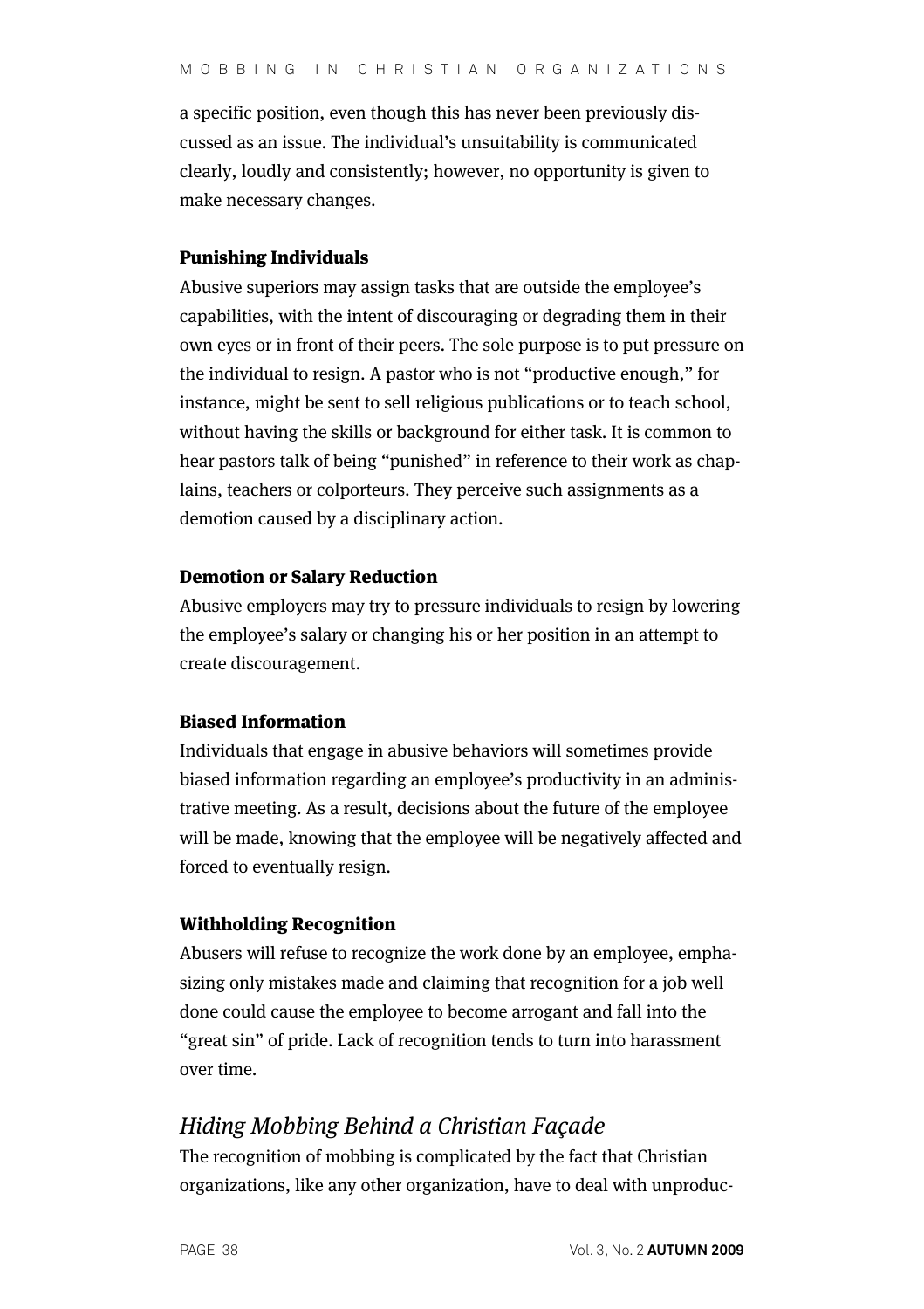tive employees or human weakness. Addressing these problems, however, needs to be done without resorting to mobbing tactics.

Even when employees in Christian organizations may realize that they are being mistreated, they are often reluctant to take legal action against their employers because they have been taught that Christians should not air their differences in justice halls (cf. 1 Cor. 6:1-8). When religious employers take advantage of this interpretation and use it as a harassment tool, implying or outright stating that anyone who takes another Christian to trial should not be forgiven, they create an atmosphere favorable to mobbing, as it removes social support from the abused individual.

The basic element present in mobbing is "lack of respect toward another person" (Pastrana, 2002). The psychological consequences of this disrespect are serious for the individual, causing depression, anxiety, post-traumatic stress, burnout syndrome and career abandonment. Leyman and Gustafsson (1996) point out that the psychological effects of mobbing are similar to those experienced by people with post-traumatic stress syndrome.

While mobbing is clearly unethical behavior for any human being, for Christians who have a view of individuals as specially created and loved by God, it is even more unacceptable. Regardless of the importance of its mission, a Christian institution cannot put aside the rights and dignities of the individuals it employs in the service of that mission. To do so is ultimately un-Christian—and yet, there is ample anecdotal evidence that mobbing happens all too frequently within Christian organizations.

## Case Studies

This study is an attempt to explore the phenomenon of mobbing in Christian organizations. A purposeful sample of 18 people from four different countries was developed, based on reports that they had encountered situations of mobbing in their Christian workplaces. Individuals were contacted by phone, email, or in person. Four of the 18 declined to participate for personal reasons or fear of the consequences if their story was mentioned, in spite of confidentiality assurances on the part of the authors. One of the key reasons that the majority shared their stories is the fact that this research study had the purpose of seeking to understand this phenomenon in order to take steps towards possible solutions.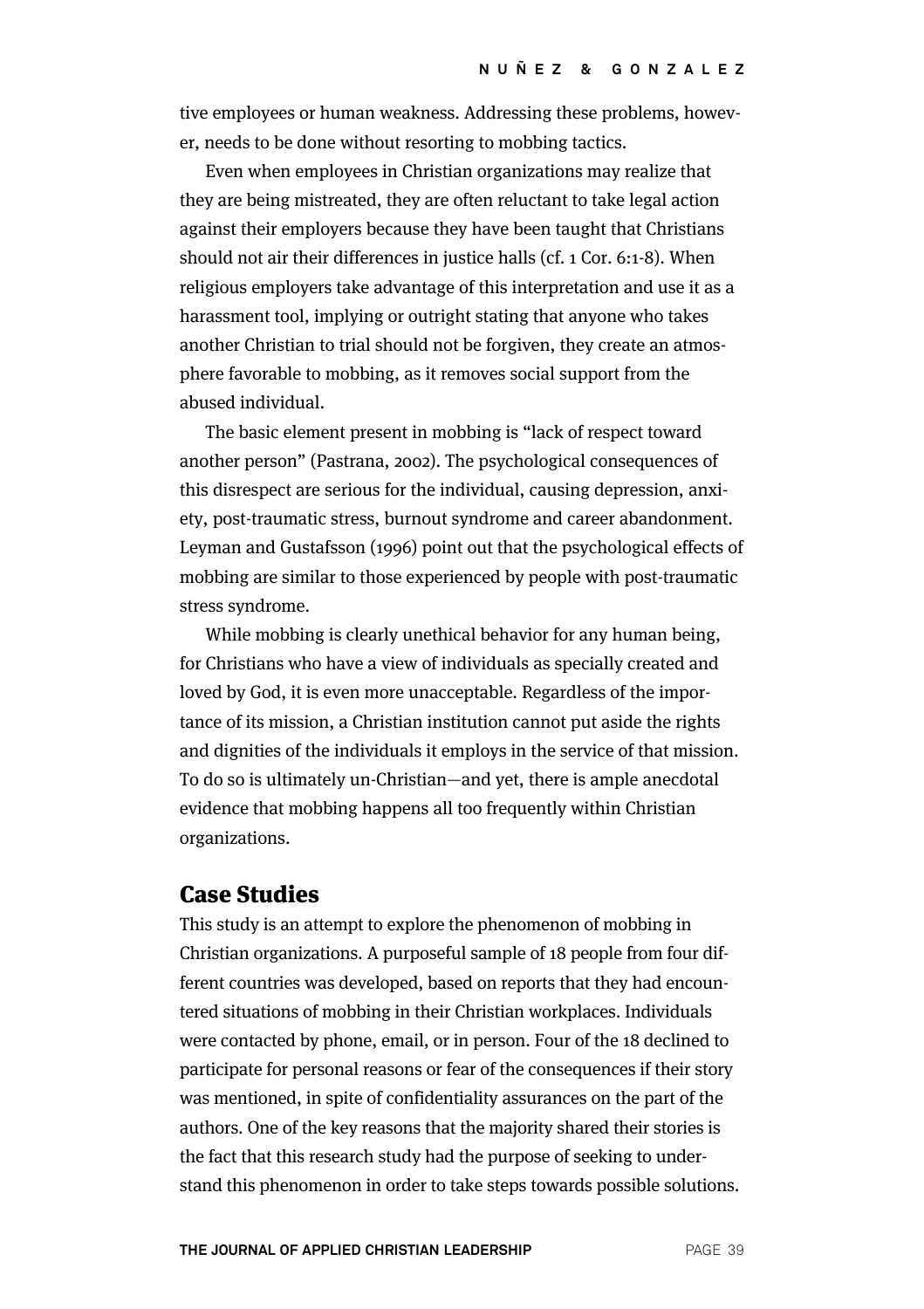After listening to their stories, three participants were eliminated because their stories contained other elements that could contaminate the evidence, such as personal, family, or health problems. In fact, one of the participants was eliminated because of a strong manifestation of bitterness against the Christian organization that employed her. Based on Piñuel and Oñate (2006), we determined a set of behaviors that would indicate the presence of mobbing. The interviews were analyzed for the presence of these mobbing behaviors. Two more participants were eliminated at this stage because the mobbing behaviors they talked about were only present in weaker ways. One additional participant was added at the end of the study on the recommendation of one of the people interviewed. His story revealed strong characteristics of mobbing behavior in his workplace.

Thus the purposeful sample consisted of 10 participants, from three different countries, and different Christian organizational contexts. The authors made sure that all the people interviewed were Christians, that they worked or had worked for Christian institutions, and that they had a positive attitude towards their church. As far as the authors know, all of the participants remain firm in their Christian faith.

The stories that follow are based on the subjective account of the victims of mobbing. It is true that while a behavior that could be perceived as abusive was in reality a rational action on the part of a supervisor or an administrator, in practice it is not always possible to determine whether or not mobbing has taken place. How did we decide whether a person was being subjected to mobbing? After we had collected the stories, we carefully analyzed them for the presence of mobbing factors. This is not an easy process. Researchers struggle with this issue. They recognize that there may be some degree of misconception on the part of the victim, yet it is these "negative social acts that are deliberately directed against a person with the intent of injuring him [or her that] may thus form the basis for registering whether a person is being subjected to bullying" (Agervold, 2007, p. 163). Salin (2003) and Einarsen (2000) underline that any attempt to measure mobbing must take into account the victim's perception that these acts are deliberate and intentional.

The following true stories, based on both interviews and situations observed by the authors, give some idea of the scope of this problem. All names have been changed to maintain confidentiality. There are no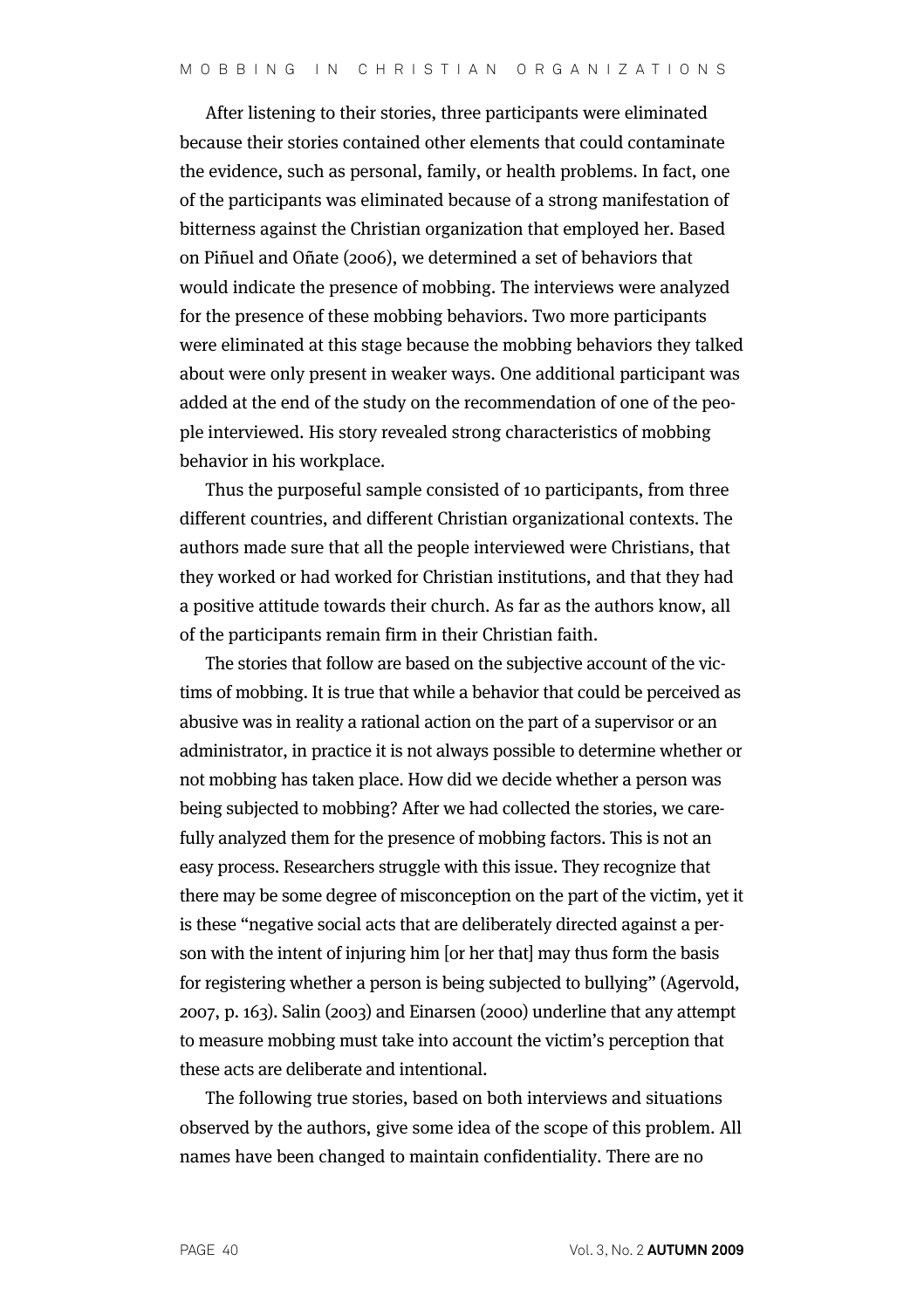details provided that will allow the reader to identify people, organizations, or countries.

## Demotion Without Explanation

One of the most pervasive forms of mobbing is changing an employee's job description, duties, or even salary, without explanation or consultation. Samuel, a young seminary graduate, had been working as a chaplain in an educational institution. When he returned from a vacation, he discovered that he had been transferred to another institution and his salary had been reduced by fifty percent. In addition, he had been assigned new extra duties that were impossible to fulfill as part of his already excessive workload. When he inquired as to the reason for those changes, and to see if he had done something wrong, his superior informed him that he had no right to ask, and that the fact he was questioning the decision showed that he was unqualified to be an employee of the organization. Samuel was also told repeatedly that the best thing he could do was to resign. Finally, he did. Afterward, he discovered that his previous job had been assigned to a friend of the administrator, and that this person was paid the salary Samuel had previously enjoyed. The abusive treatment Samuel received caused him to suffer from insomnia and depression, requiring specialist medical treatment.

## Refusal to Grant Medical Leave

Mobbing can be seen in an employer's refusal to make reasonable accommodation toward an employee's personal needs, instead putting pressure on the person to comply with unreasonable demands or risk losing their job. Maggie, a specialized health worker in a Christian medical institution, took leave from work to take her seriously ill daughter to another city for treatment. When she returned, her boss gave her a stern lecture, saying, "Due to the work and the mission of this institution, you should not take any other leave of absence." When she tried to explain that she was dealing with an emergency, he shrugged his shoulders and refused to listen. Three months later, Maggie became sick with pneumonia. When she approached her boss to ask for a medical leave of absence, he pointed to a pile of papers and said, "Do you know what I have here? Résumés. If you do not show up for work, even if you are sick, another person is going to occupy your position." Maggie felt she had no choice but to continue working while sick. She currently feels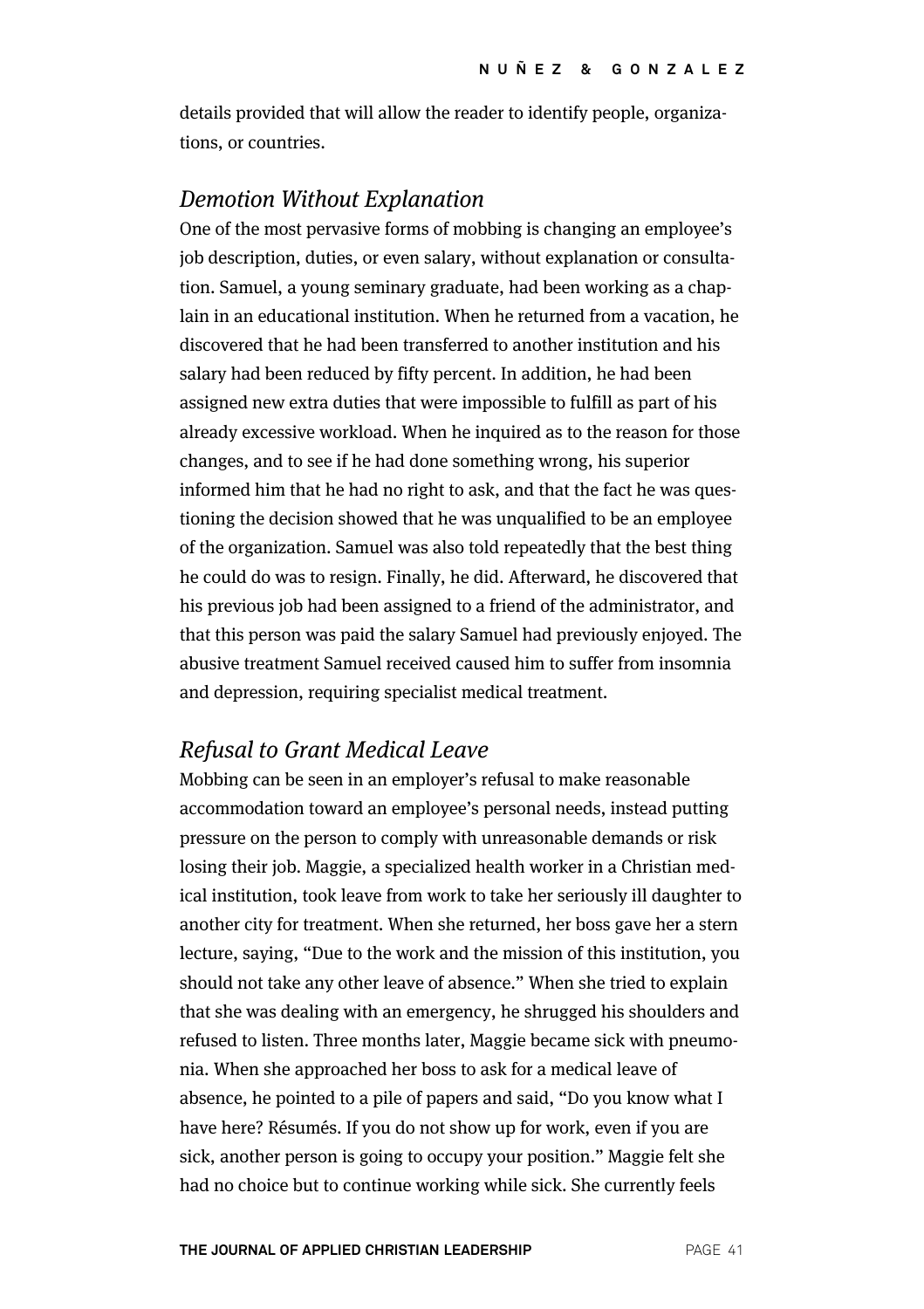that she has lost something very important in her life: the trust that she had for an institution that has failed her.

# Creating an Environment of Failure

When an individual is targeted for abuse, for whatever reason, his work performance typically suffers, his motivation is impaired, and often depression sets in. The employer is then able to use the lackluster performance as further evidence that the employee is of no value. Robert, a pastor, looks older than he is, and has aged especially during the last year in which he reports that "it feels like I've aged a decade." Considered one of the most successful pastors in his district, Robert's systematic harassment began when he disagreed with an administrator on a pastoral strategy being used in his area. First, he was transferred by his denomination to another area without explanation. There were no church schools for his children, and his wife had to leave her job at a time when it was difficult to find another one. In addition, Robert was assigned impossible goals seemingly designed to demoralize him. One administrator told him, "In God's work there is no place for insubordinate people who do not do what they are told to do."

While Robert has not visited the doctor, he displays the symptoms of a person suffering from depression and deep emotional anguish. While still employed, he no longer talks or expresses his opinions; he does not propose new plans. For all practical purposes, he is invisible. Feeling that at any given time he might be fired, his work—which previously had been highly successful—has become mediocre, giving his employers even more reason to abuse him.

# Destroying Self-Esteem

One of the collateral effects of mobbing is the harming of an individual's self-esteem to the point that the person becomes convinced that the employer is right and that he or she is of no value. George, an enthusiastic young man, full of energy and dreams, discovered that he was not provided with a fair salary in his workplace. Furthermore, he was assigned tasks inadequate to his level of ability. Consistently, he heard the organization motto: "Here, the one that survives is the one that remains in the job." The organization had a clear culture of weeding out anyone unwilling to put up with mistreatment. Co-workers who had been through the same circumstances would say to him, "Well, it's a matter of two or three years.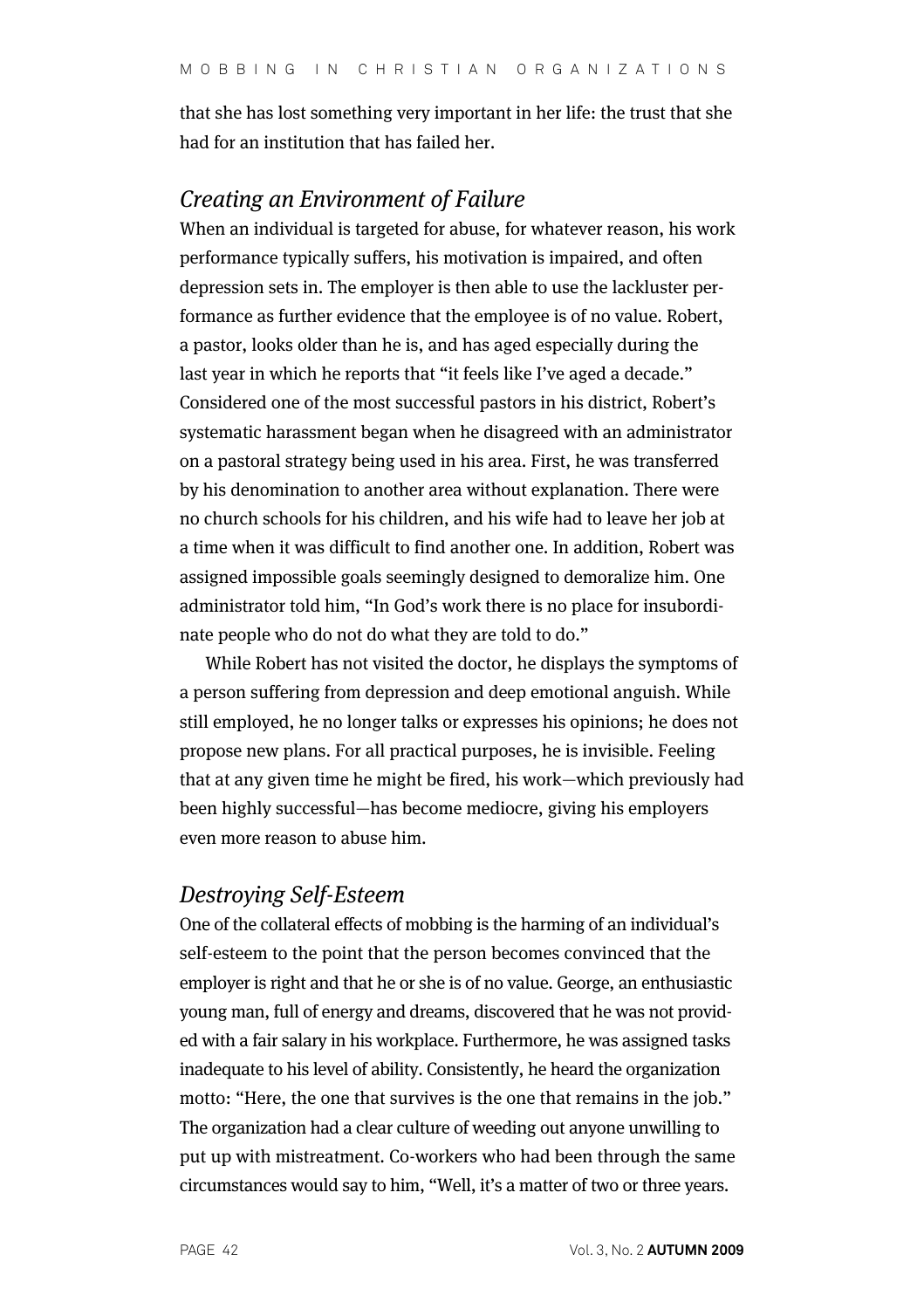When they see you are submissive, everything will change." His workplace friends encouraged him to say yes to everything and to never disagree with anything. He finally broke down and left the job.

Now George is convinced that if he had been sufficiently humble, he would have accepted the situation. Like many employees in church settings, he does not understand the psychological damage he endured and constantly spiritualizes his sufferings, blaming himself for failing to be good enough.

### Threat to the System

In mobbing, harassed workers often represent a threat to the system (Piñuel & Oñate, 2003). Thomas, a Christian teacher, dreamed not only of teaching his specialized courses, but also of sharing his faith with others. Unfortunately, the principal was extremely demanding and constantly insisted that Thomas and other teachers remain at the school after hours. After a hard day, dealing with children and teenagers, Thomas was required to visit parents and give Bible studies. Leaving home at 6:00 AM and returning at 11:00 PM on a fairly consistent basis took a toll on his family life, and left his wife and children resenting his job. He rarely saw his own children except for a few brief moments during the weekend. Even on his days off, he was regularly required to do assigned tasks at the school. The message from the principal was always the same: "God and his work are first. Everything else is second, including the family."

Hearing the principal speak with so much conviction made Thomas feel guilty, but even so, he gradually gathered the courage to start opposing the system. As a result of this opposition, the principal gave an order that no one should interact with Thomas, and a negative report was sent to the organization's headquarters. During faculty and staff meetings, Thomas would raise his hand to say something, but was never given the chance to talk. His colleagues, fearful of losing their jobs, avoided him, a marker of mobbing. The abuser makes it clear that there could be a loss of job, producing great emotional instability in the employee (Salin, 2003). When Thomas finally decided to resign, the principal said to him: "It is for the best. You do not fit in this school."

# Harassed for Showing Weakness

Individuals often experience mobbing as a result of demonstrating some

**THE JOURNAL OF APPLIED CHRISTIAN LEADERSHIP PAGE 43**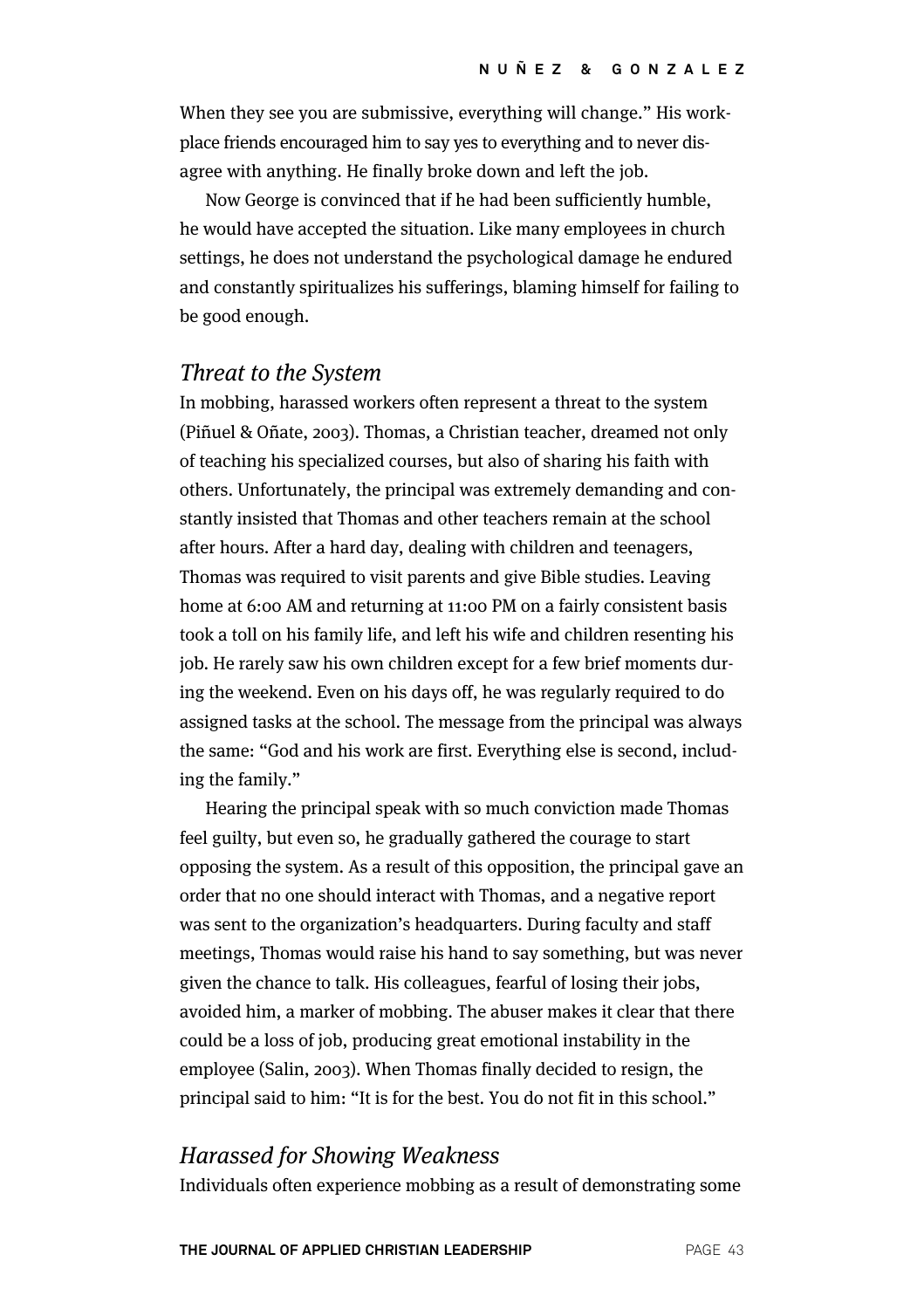weakness that enables abusers to attack them. Alex, normally a likable, agreeable person, began to suffer deep depression, resulting in psychiatric treatment and psychotherapy. While doctors are not sure what caused his depression, they suspected an accumulation of factors such as stress, an underlying medical problem, a distressing feud with his parents and the consequences of burnout from intense emotional situations he faced in his last pastoral district. The accumulation of all these situations left him emotionally destroyed. Most devastating, however, was the final conversation he had with his supervisor, who gave him a one-month leave of absence and bluntly told him, "You are not fit to be a pastor. A religious leader cannot be depressed. What is happening to you shows that you are not capable of holding this position. Either you improve or you leave your job in the next few weeks." Most distressing for Alex was the fact that all the good years in which he had worked with energy and enthusiasm, never having a problem, were forgotten entirely. Alex now asks himself, "Where are the congratulatory words that I kept hearing with regard to my work before I got sick?" His wife is certain that Alex's sickness has been exacerbated by the attitude of his former boss and the way he was treated once he became ill.

## No Independent Voice

Research at a Mexican university in 2003 showed that one of the prevalent manifestations of mobbing in an educational setting is characterized by what Leymann (cited in Gonzalez & Rodriguez, 2003) identified as imposition of the authority of the abuser on what to do and what to say, and the consequences to the victim of the abuse if he/she persists in expressing his or her own opinions or ideas (Acosta, Pando, Aranda, & Aldrete, 2005).

Brenda worked for a Christian higher education institution and, over the years, was promoted to different positions. Her problems began with her most recent job assignment as director of an administrative department with thirty employees and a considerable budget to manage. She immediately realized that she was not allowed to have a voice of her own, being considered merely "a hand to execute orders from above." Her efforts at bringing in new ideas or challenging established ideas were met first with skepticism and later with open antagonism.

Brenda learned that the only way to keep her job was to "go with the flow," and become a "yes-person." This resulted in a deep conflict with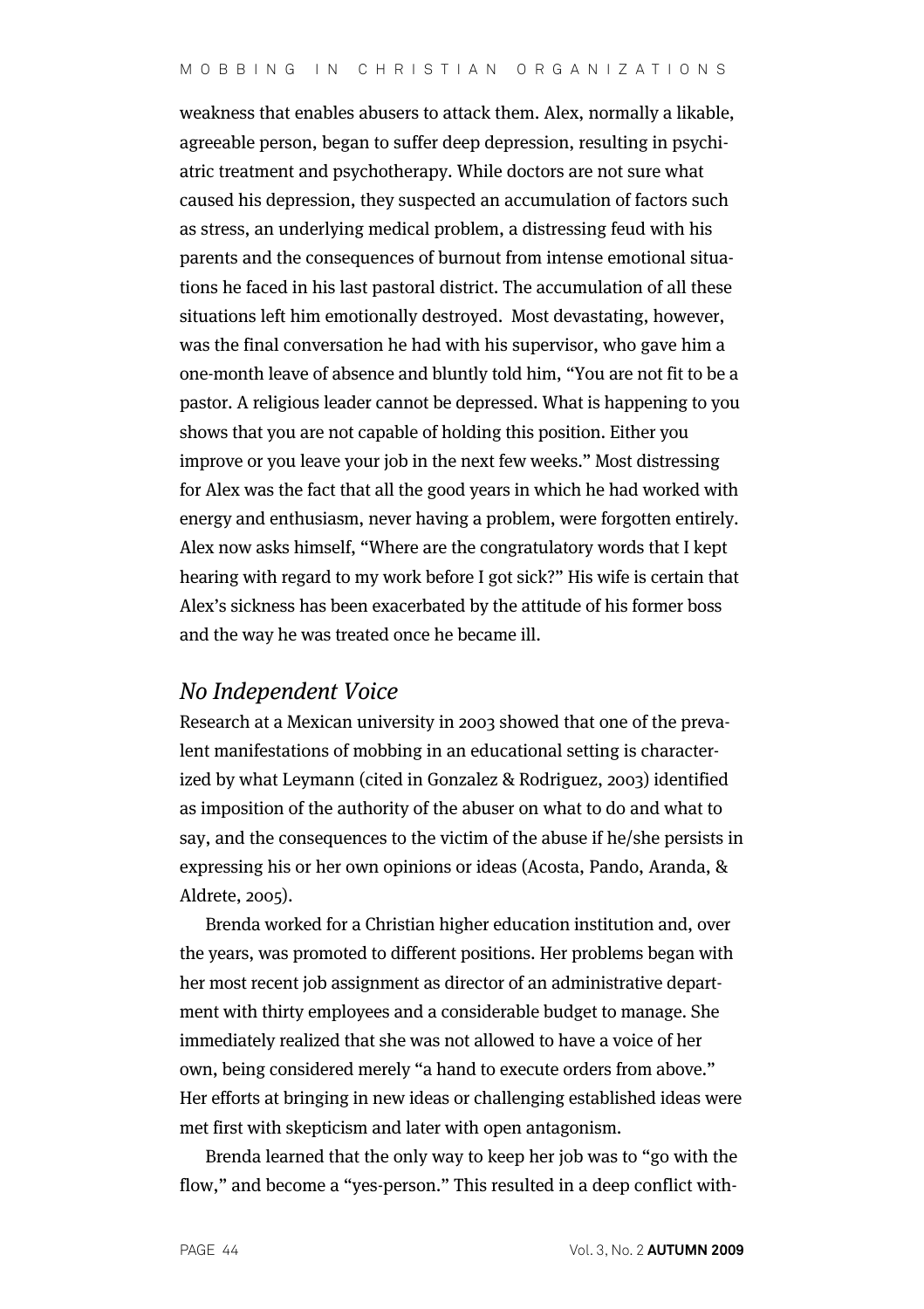in herself as she struggled between being true to the Christian organization she served and remaining true to her own personal beliefs. Brenda decided to remain in her job until she could see the possibility of another position. Meanwhile, her influence, her work performance, and her self-esteem suffered to the point that she became a non-entity within the organization. This prompted the administration to relegate her to a lower level position, for which she is overqualified.

The unfortunate situation in all of the above cases is that those involved—both abusers and abused—have assumed that these behaviors are normal, that they are part of the cost the employee has to pay in order to have a job. Even more disturbing is the seemingly widespread acceptance in these organizations of the idea that one also has to tolerate abuse in order to be a good Christian.

## Conclusion

Mobbing represents a fundamental breach of the employee's right to be treated with dignity and as a relevant element in the workplace (Piñuel & Oñate, 2003). While many employees in Christian organizations are privileged to work with competent employers who exert a fair and balanced leadership, sporadic cases of abuse that do exist should alert Christian communities and religiously-oriented institutions to create structures that prevent these kinds of situations.

Nothing justifies mistreatment. The important spiritual mission of a Christian institution does not negate the need to preserve the dignity and value of the individuals who work there. When mobbing is justified in a spiritual context, it creates confusion about Christian values and what is truly important in an organization that claims to work for the glory of God. All people merit respect, consideration of individual differences, and human dignity.

Considering the severe consequences of mobbing for both the individual and the organization—and even more so for a Christian institution or organization—it is important that this issue be addressed openly. It is recommended that both qualitative and quantitative research be conducted in Christian organizations and institutions to determine the possible presence and extent of mobbing. With open information, the workplace should ideally institute mechanisms for prevention and intervention of mobbing, independent of the administration. There is also a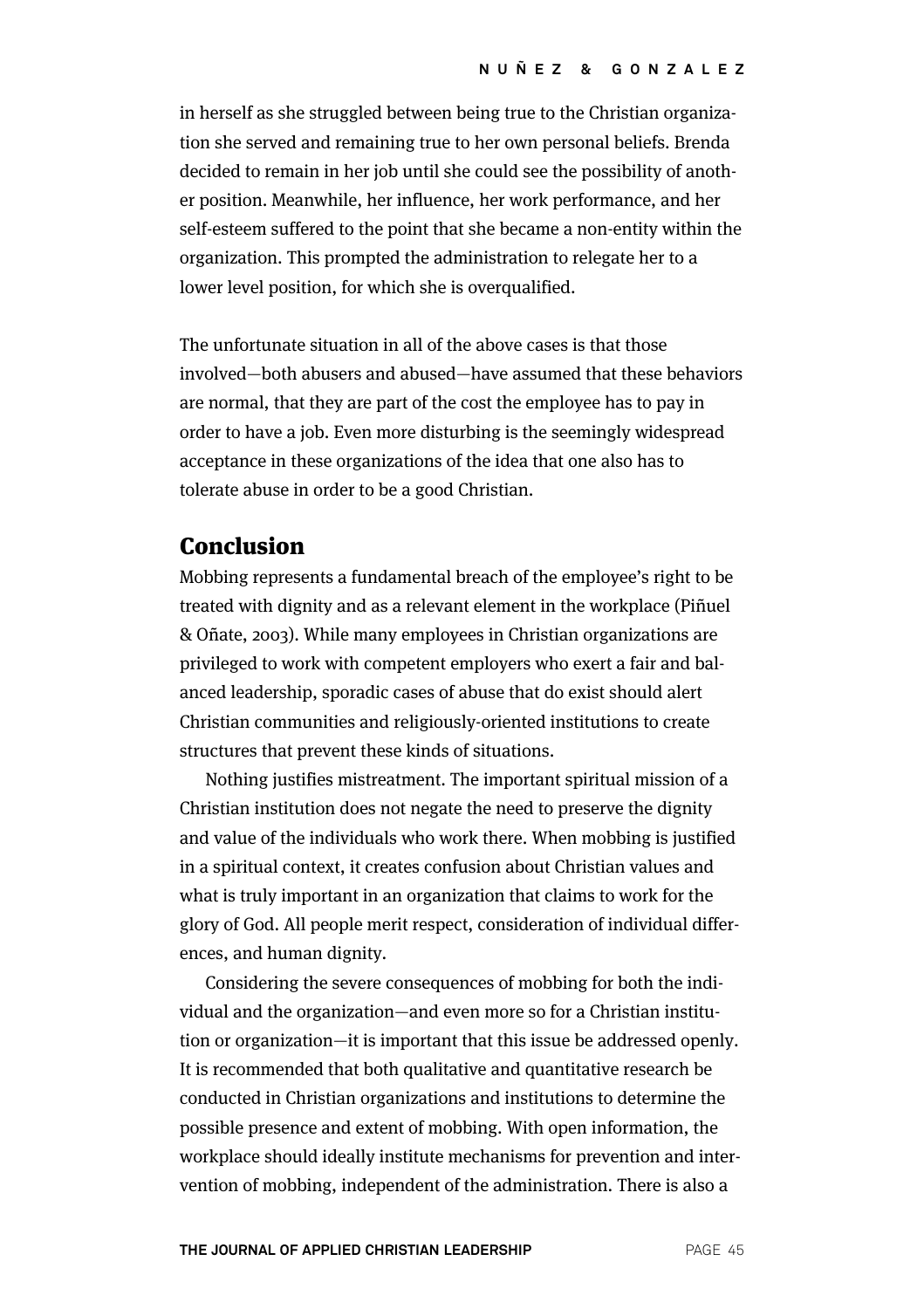need for the development of theoretical models that will help explain what organizational factors influence the prevalence of mobbing in the workplace and why and how they do so, with the aim of providing a safe and healthy organizational culture where employees are treated with dignity and respect.

#### **REFERENCES**

- Acosta, M., Pando, M., Aranda, C., & Aldrete, M. G. (2005). El acoso moral en el trabajo en los empleados del Centro Universitario de Ciencias de la Salud en la Universidad de Guadalajara. Investigación en Salud, 7(1), 16-23.
- Agervold, M. (2007). Bullying at work: A discussion of definitions and prevalence, based on an empirical study. Scandinavian Journal of Psychology, 48(2), 161-172.
- Carnero, M. A., & Martinez, B. (2005). Economic and health consequences of the initial stage of mobbing: The Spanish case. Unpublished manuscript, Universidad de Alicante, Spain.
- Davenport, N. Z., Schwartz, R. D., & Elliott, G. P. (2005). Mobbing: Emotional abuse in the American workplace. Ames, IA: Civil Society Publishing.
- Einarsen, S. (2000). Harrassment and bullying at work: A review of the Scandinavian approach. Aggression and Violent Behaviour, 5(4), 379-401.
- Einarsen, S., Hoel, H., Zapf, D., & Cooper, C. L. (2003). The concept of bullying at work: The European tradition. In S. Einarsen, H. Hoel, D. Zapf, & C. L. Cooper (Eds.), Bullying and emotional abuse in the workplace: International perspectives in research and practice (pp. 3-30). London: Taylor & Francis.
- Ehrenreich, R. (1999). Dignity and discrimination: Toward a pluralistic understanding of workplace harrassment. Georgetown Law Review, 88, 6-7.
- Fleming, P., & Harvey, H. D. (2002). Strategy development in dealing with violence against employees in the workplace. The Journal of the Royal Society for the Promotion of Health, 122(4), 226-332.
- González, D., & Graña, J. L. (2009). El acoso psicológico en el lugar de trabajo: Prevalencia y análisis descriptivo en una muestra ocupacional. Psicothema, 21(2), 288-293.
- Gonzalez, J. L., & Rodriguez, M. (2003). Cuestionario de estrategias de acoso psicológico: El LIPT-60 (Leymann Inventory of Psychological Terrorization) en versión española. Psiquis, 24(2), 59-66.
- Hirigoyen, M. F. (2001). El acoso psicológico. Barcelona, Spain: Paidós.
- Hodson, R., Roscigno, V. J., & Lopez, S. H. (2006). Chaos and the abuse of power: Workplace bullying in organizational and interactional context. Work and Occupations, 33(4), 382-416.
- Leymann, H. (1990). Mobbing and psychological terror at workplaces. Violence and Victims, 5(2), 119-126.
- Leymann, H. (1996). The content and development of mobbing at work. European Journal of Work and Organizational Psychology, 5(2), 165-184.
- Leymann, H., & Gustafsson, A. (1996). Mobbing at work and the development of posttraumatic stress disorders. European Journal of Work and Organizational Psychology,